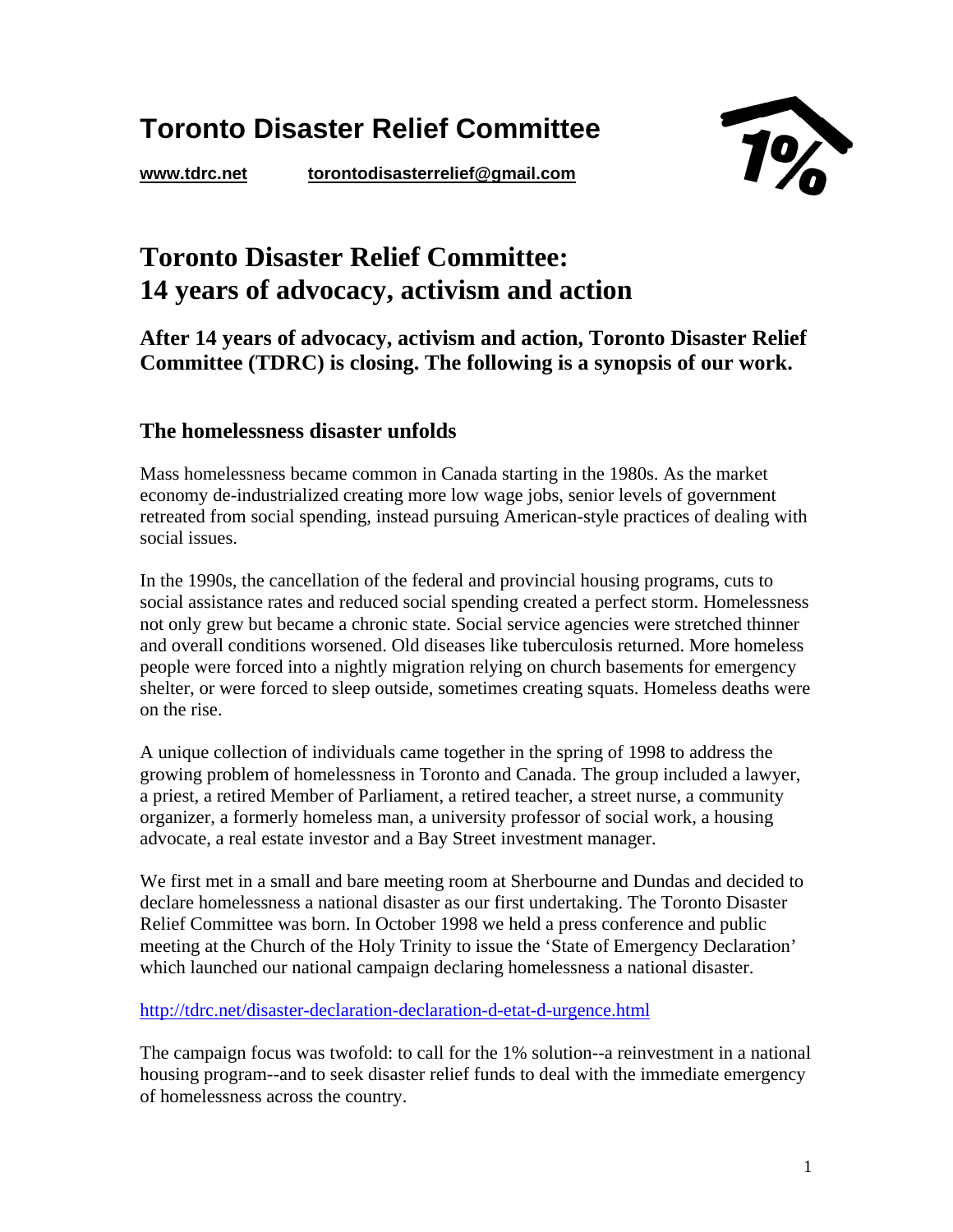#### http://tdrc.net/1-solution.html

As a "committee" we planned for a brief and focused existence. We believed that Canadians, when made aware of the inequity and life threatening conditions facing homeless citizens, would demand change. As Ursula Franklin pointed out at our media conference: "we have the legal and technical means to end it (homelessness)". Unfortunately, the problem has become entrenched; it has become a "normal" part of what Canada is. The solution has been ignored by policy makers.

## **Advocacy, activism and action**

TDRC played a very important role in raising the visibility of, and the strategies for preventing and ending, homelessness. An important part of its work was as a catalyst and a partner: it helped to frame the discourse locally, provincially and nationally. The work around the Disaster Declaration, the 1% Solution and the ongoing analysis and strategic responses was critically important and had a real impact. Our collaboration through the National Housing and Homelessness Network and the interventions at Federal/Provincial/Territorial (FPT) housing ministers' meetings, including Fredericton, London, Quebec City, Gatineau and Winnipeg, were also key in shaping the national agenda. A strong working relationship that developed with municipalities and the Federation of Canadian Municipalities, thanks to Jack Layton. In all this work, TDRC brought visibility to the issues, framed the debate, powerfully advocated for solutions, inspired, supported and strengthened the work of many local groups across the country and achieved real impact. TDRC proved to be a durable base both to support local, provincial and national campaigns that achieved some important successes, and also a place that trained and inspired a significant group of housing advocates across the country to take action in their own communities.

Perhaps our most important impact, beyond framing the debate, was to achieve a series of significant wins at the national, provincial and local levels. Whether as a linchpin, initiator, planner or supporter, TDRC's engagement in the collaborative nation-wide fight to improve the issue was vital.

At the national and provincial level, some of the key wins included:

At the national and provincial level, some of the key wins included:

- the national homelessness strategy of 1999 (this included the Supporting Community Partnerships Initiative (SCPI) later renamed Homelessness Partnering Strategy (HPS) plus the enhancement of the federal housing repair program essentially the emergency relief funding we were calling for)
- the FPT Affordable Housing Framework Agreement of 2001
- the extension of the Affordable Housing Program in 2003
- \$1.4 billion in affordable housing funding in 2006 (from the 2005 Parliament)
- a five-year extension of the national homelessness and housing repair programs in 2008 (re-announced in the summer of 2011)
- $\bullet$  \$2b+ affordable housing funding in the 2009 stimulus budget.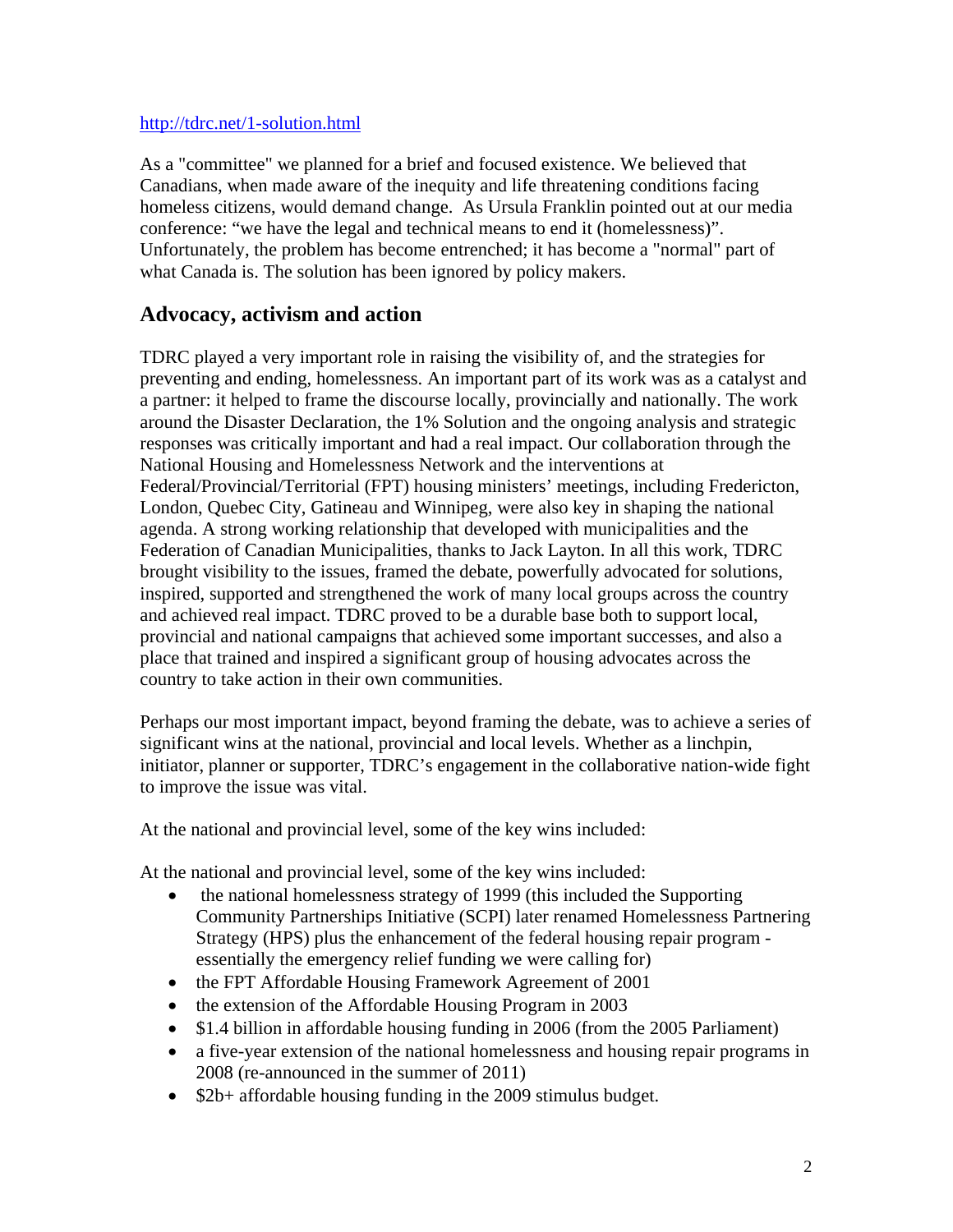Much of this funding was matched by provinces and territories, and several jurisdictions have added their own initiatives (Alberta, Newfoundland and Labrador). There has been other good work that has grown out of, or been inspired by TDRC's work including international housing rights work, Ontario Human Rights Commission housing rights work and the Charter Challenge on the right to housing which was filed in the courts November 2011.

At the local level in Toronto where we have been based, TDRC worked diligently to respond to the conditions homeless people faced.

 $\checkmark$  TDRC was extremely influential in the opening of hundreds of new emergency shelter beds which set a precedent for other cities. This included leveraging empty and/or available buildings for emergency shelter such as the Moss Park and Fort York armouries (multiple times), institutional buildings such as the old Princess Margaret Hospital, Metro Hall, Doctors Hospital and the old nursing residence at 2 Murray St.

 $\checkmark$  TDRC made visible the unhealthy and inhumane shelter conditions that existed in many shelters and Out of the Cold programs. This led to new and revised municipal Shelter Standards; they are considered a best practice model by other municipalities. In addition, patterns of discrimination (for transgendered people and same sex partners) were exposed and remediated.

 $\checkmark$  TDRC addressed the growing impact of inclimate weather--both heat and cold--on people who were homeless or underhoused. This resulted in the establishment of heatalert and cold-alert protocols that focused on vulnerable populations including people who were homeless, the elderly and shut-ins. These too were considered best practices and modeled by other cities in Canada. TDRC campaigns on this issue helped social service agencies to leverage valuable municipal support and resources to augment those provided by charitable or non-profits such as Project Water and Project Warmth.

 $\checkmark$  TDRC helped to strengthen the 'community's voice' at city hall through strong and effective participation and agenda shaping at various committees including the Homeless Advisory Committee on Homeless and Socially Isolated Persons and the Board of Health.

 $\checkmark$  TDRC established the monthly Homeless Memorial which includes not only the tracking of homeless deaths but advocacy and research to expose the gaps in political responsibility for this issue. The monthly memorial, founded in October 2000, continues to be updated and commemorated monthly. Located at the Church of the Holy Trinity, it is now supported by a committee which includes the church, homeless and formerly homeless individuals and community agencies. The memorial is so innovative it has been emulated by other cities who want to create their own Homeless Memorial. In addition it won NOW Magazine's Best Memorial Award in 2005. Sadly, over 600 names are now on the memorial board.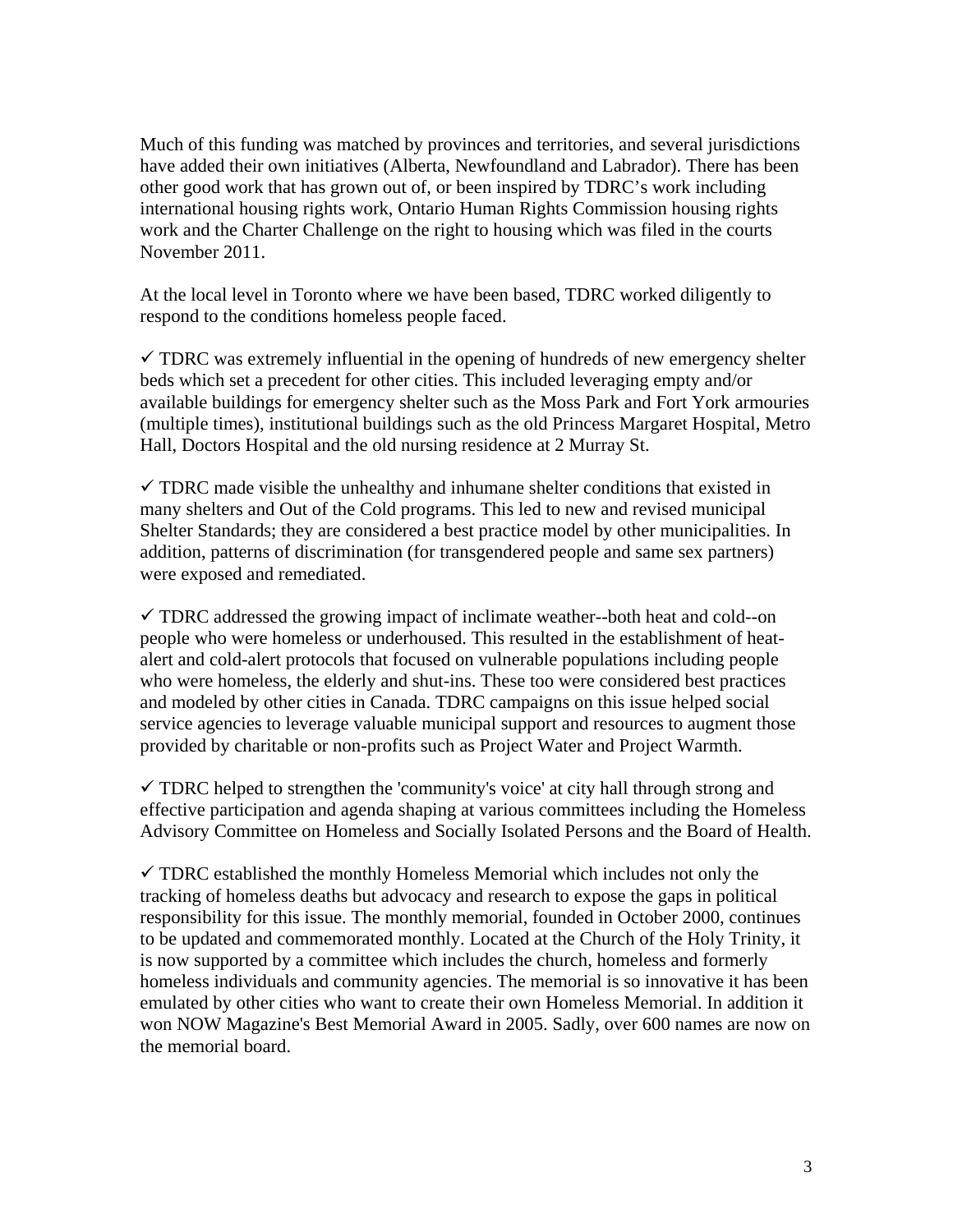$\checkmark$  TDRC launched a number of other advocacy groups (the Recession Relief Coalition, Housing not War) as a means to connect housing and homelessness to broader economic and political issues and movements.

 $\checkmark$  TDRC's work to support Toronto's waterfront encampment of homeless people known as Tent City (1999-2002) is well documented in Michael Connolly's documentary film 'Shelter from the Storm'. The film chronicles the delivery of disaster relief including prefab housing to the site, press conferences, and our joint advocacy efforts which always ensured a voice for the residents. The post-eviction rent supplement program that enabled everyone to be housed was ultimately studied by the City of Toronto and proven successful. People's quality of life improved dramatically after being housed.

## **The disaster remains as does the need to end it**

Although the political wins we have been involved in have been enormous we are painfully aware that they fall short in addressing the inequities that exist and the lack of a national housing policy. Many of these victories have been hard-fought but short-term, either a year or two or sometimes three (the 2008 Homelessness Partnering Initiative and Residential Rehabilitation Assistance Program extension for five years is the longest that we have achieved), and have necessitated constant campaigning just to preserve the short-term gains. An equally important concern is that the funding that has been secured has always been far short of the actual need. Sadly, we have also witnessed diminished political commitment to protect and enhance emergency responses to homelessness such as shelter, outreach and adequate social assistance rates. To this day we are fighting to prevent the closing of the School House, a city-funded shelter known for its successful harm-reduction approach.

There is ample research to demonstrate that the deep structural issues including inequality and poverty are growing more severe and that rates of homelessness will continue to grow.

All polls show Canadians care about homelessness and want it ended. The 1% versus 99% statistics of the 'Occupy' movement clearly demonstrate that people want to see a massive redistribution of Canada's income and wealth. This is the biggest, most important issue of our time. This struggle includes ending homelessness and requires the now emerging vast and diverse social movement to force change, something we support and will be engaged in as individuals.

## **Thanks to so many**

The decision to end our work has not been an easy one. We discussed and debated the ending of TDRC many times. Often, we appealed to our supporters for a few more dollars to keep our doors open or our phone on for another few months. We downsized, closing our office but remaining a virtual entity. But, eventually, we realized that this hard next step, the decision to permanently close TDRC, had to be taken.